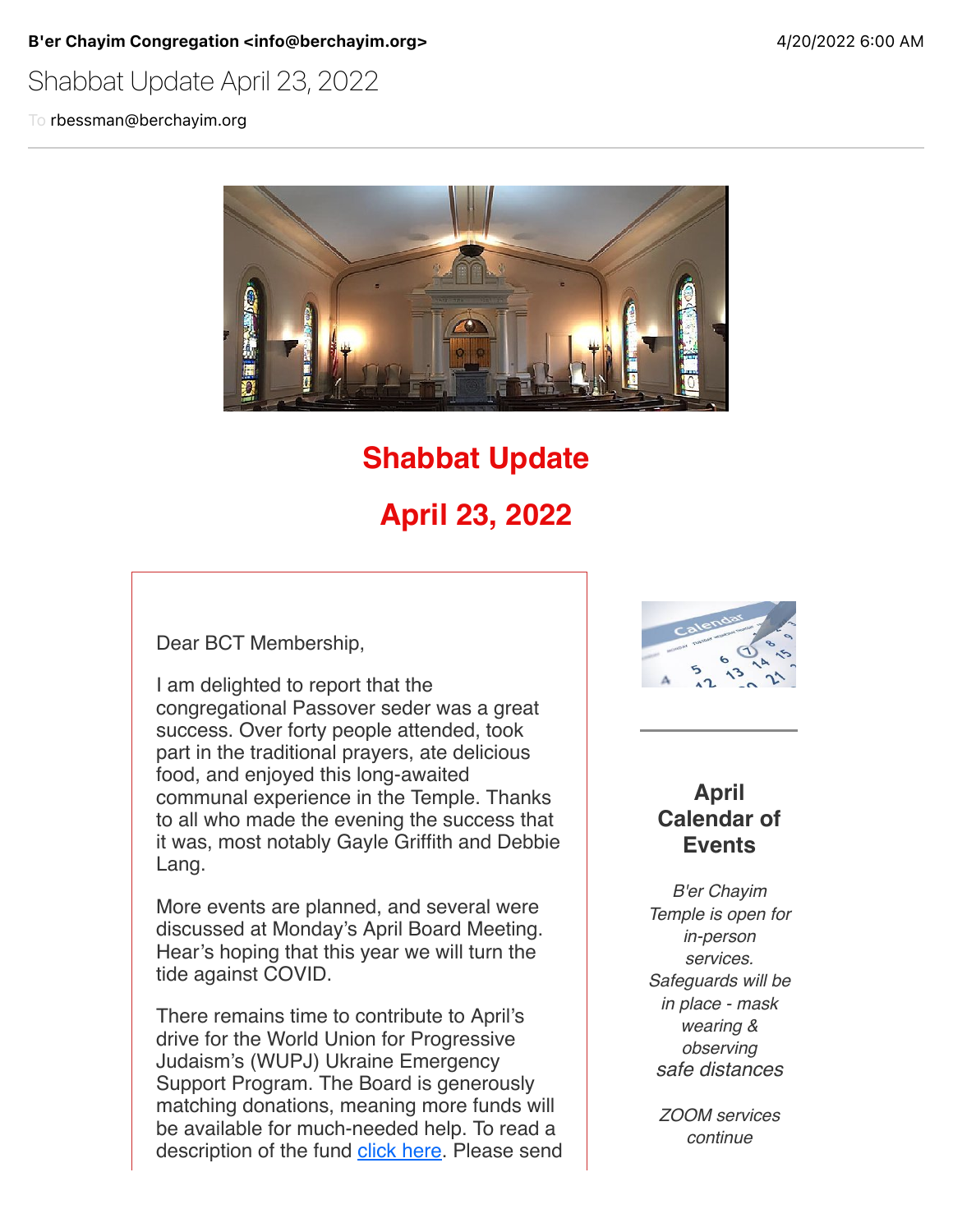a check payable to B'er Chayim Temple with a note explaining that it is for the WUPJ Ukraine Emergency Support Program.

Now that the seder is behind us, research and plans for the congregational trip to Israel move to the forefront. I have heard from several people that they are very interested in going. I have several ideas about places to visit, but I would like to hear from everyone. Jerusalem, Tel Aviv, Haifa, Masada (and the Dead Sea), Safed are must-sees. The Negev and Eilat are also possibilities. Ten or eleven days seems to be a reasonable time. We are aiming for Spring 2023. Please share with me your thoughts.

Though it may be Passover, Adult Hebrew continues at 7:00 pm tomorrow, with Adult Education following at 7:45 pm. Friday night services at the Temple (and on Zoom) are at 7:30 pm. As noted above, in-person events are so much more satisfying.

Chag Sameach and Shabbat Shalom!

Cantor Richard Bessman

This Week's Torah Portion

*Acharei Mot I*

*I* **ת"מ י%ֲחַא***After the Death [of the Two Sons of Aaron]*

*Leviticus 16:1–17:16*

Summary:

• The duties that the head kohein must perform on Yom Kippur are delineated and the ceremony of the scapegoat is outlined. (16:1-28)

**Thursday** April 21 7:00 - 7:45 pm Adult Hebrew 7:45 - 8:30 pm Adult Education "Aseret - The Big Ten" ZOOM only

> Friday April 22 7:00 pm Erev **Shabbat Service** In-person & ZOOM

**Thursday** April 28 7:00 - 7:45 pm Adult Hebrew 7:45 - 8:30 pm Adult Education "Aseret - The Big Ten" ZOOM only

Friday April 29 7:30 pm Erev Shabbat **Service** In-Person & ZOOM



**Yahrzeits for week ending**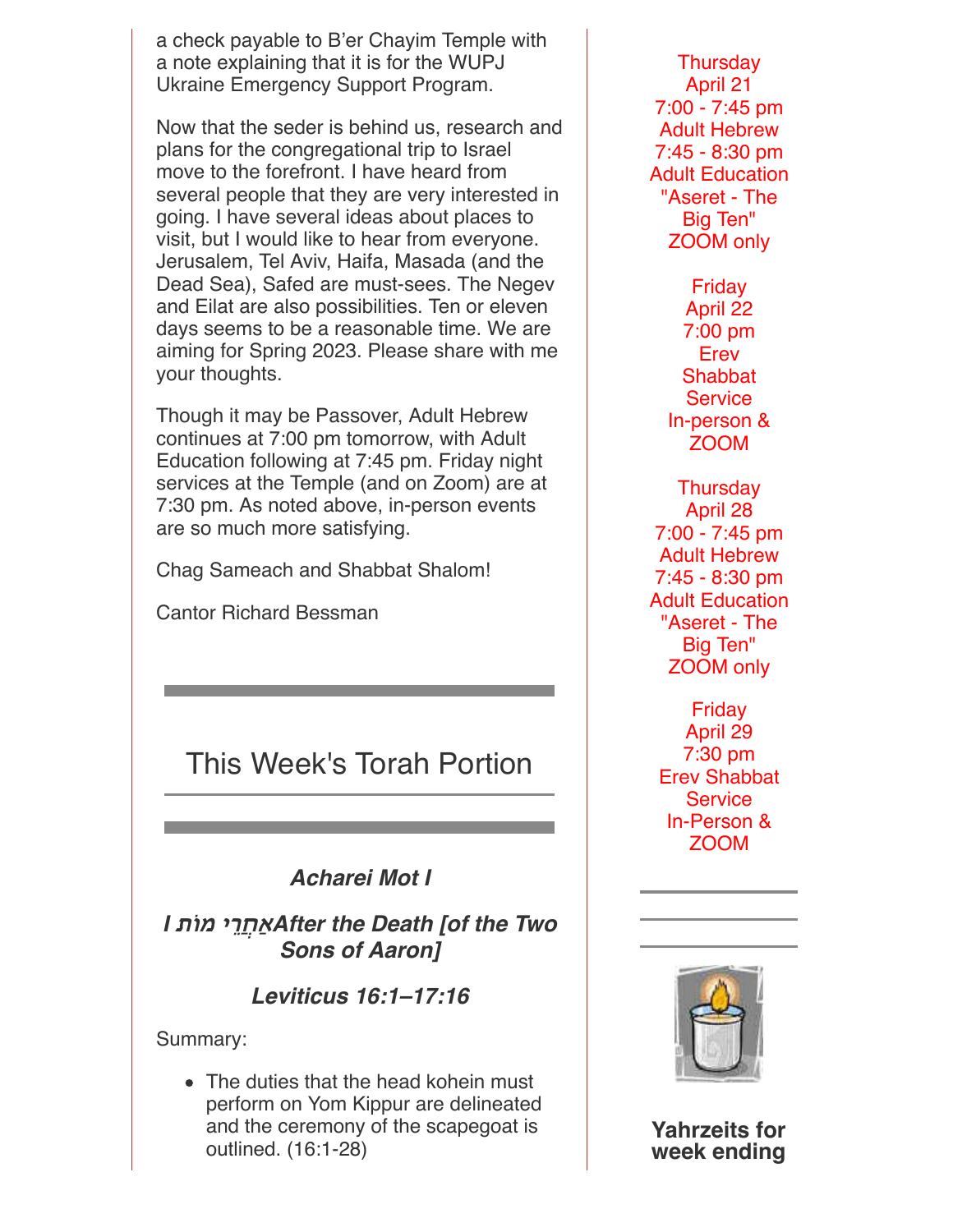- Moses instructs Aaron about the Yom Kippur laws for fasting and atonement. (16:29-34)
- Warnings are issued against the offering of sacrifices outside the Sanctuary and the consumption of blood. (17:1-16)

### **April 23**

Elizabeth Weisman

Samuel Dantzic

Isaac H. Rosenberg

Sol Glicksman

Ben F. Rubel

Susan C. Hurwitz

Barney Mandell

Aryeh Leib **Bernstein** 

Stuart Schreiber

Alberta Friedland **Mosler** 

Louis Bernstein





**Happy Birthday**

**April 12** Alan Clark

**April 14** Jill Klein

**April 22** Leslie Leibowitz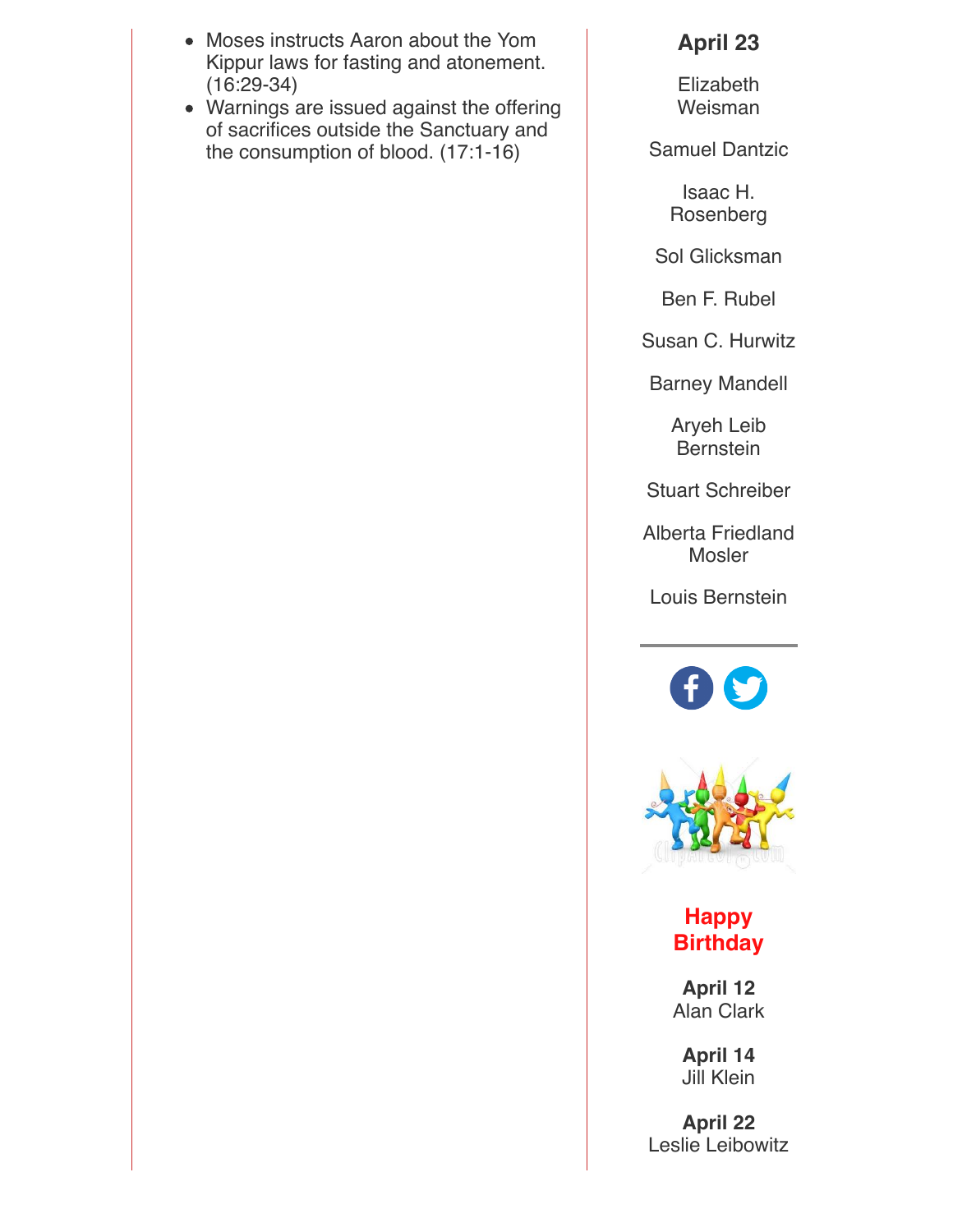**April 29** Alan Arnson

#### **Happy Anniversary**

**April 10** Beth & Ben **Goldstein** 

**April 26** Judi & Harry Haag

share your birthday and anniversaries dates with our friends and families...contact info@berchayim.org



B'er Chayim **Contact** Information:

Temple phone: 301-722-5688

Cantor Bessman email: rbessman@ berchayim.org

#### "Virtual" instructions -

*To watch on Zoom send an email to admin@berchayim.org and the ID and Password will be emailed back to you.*